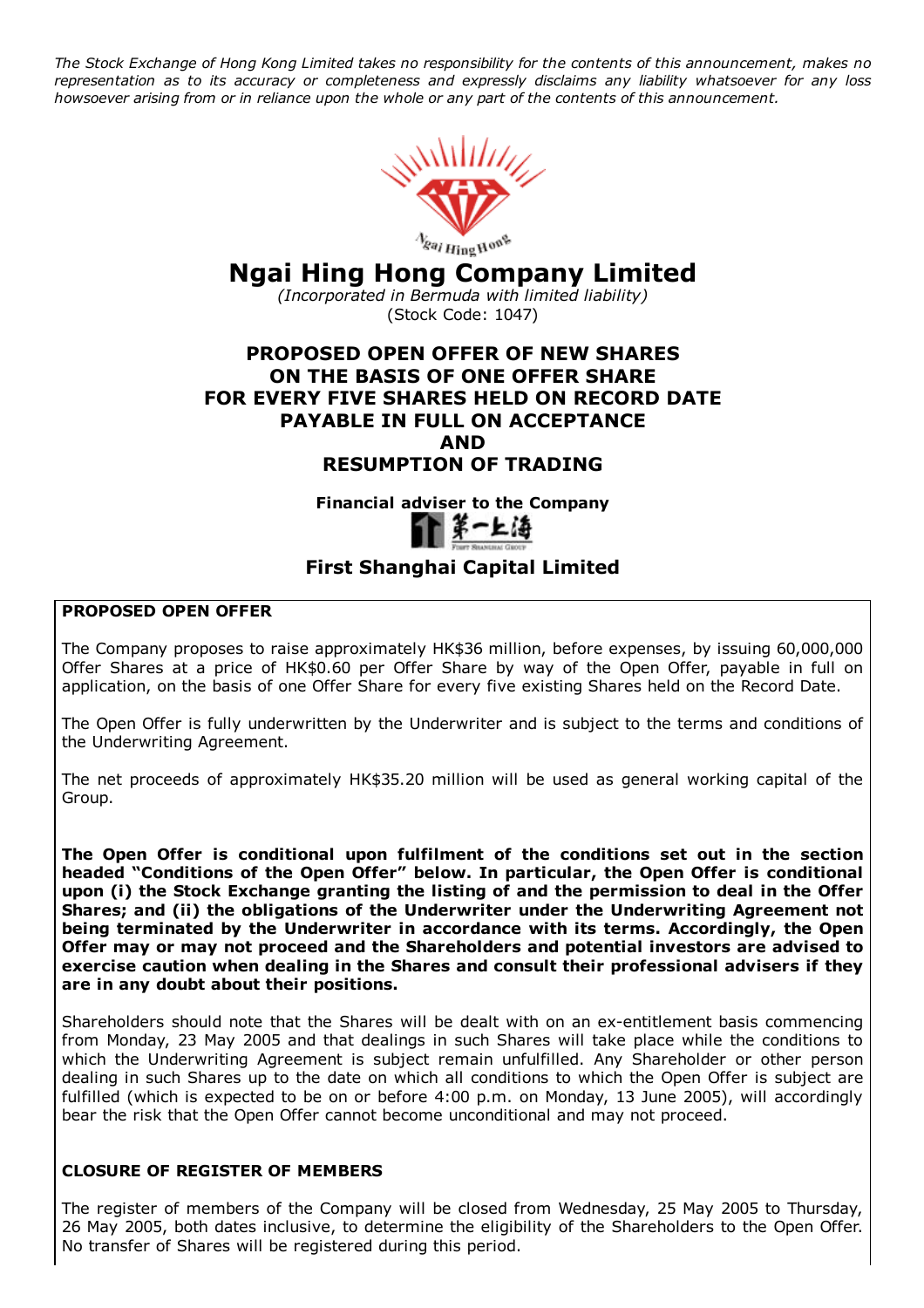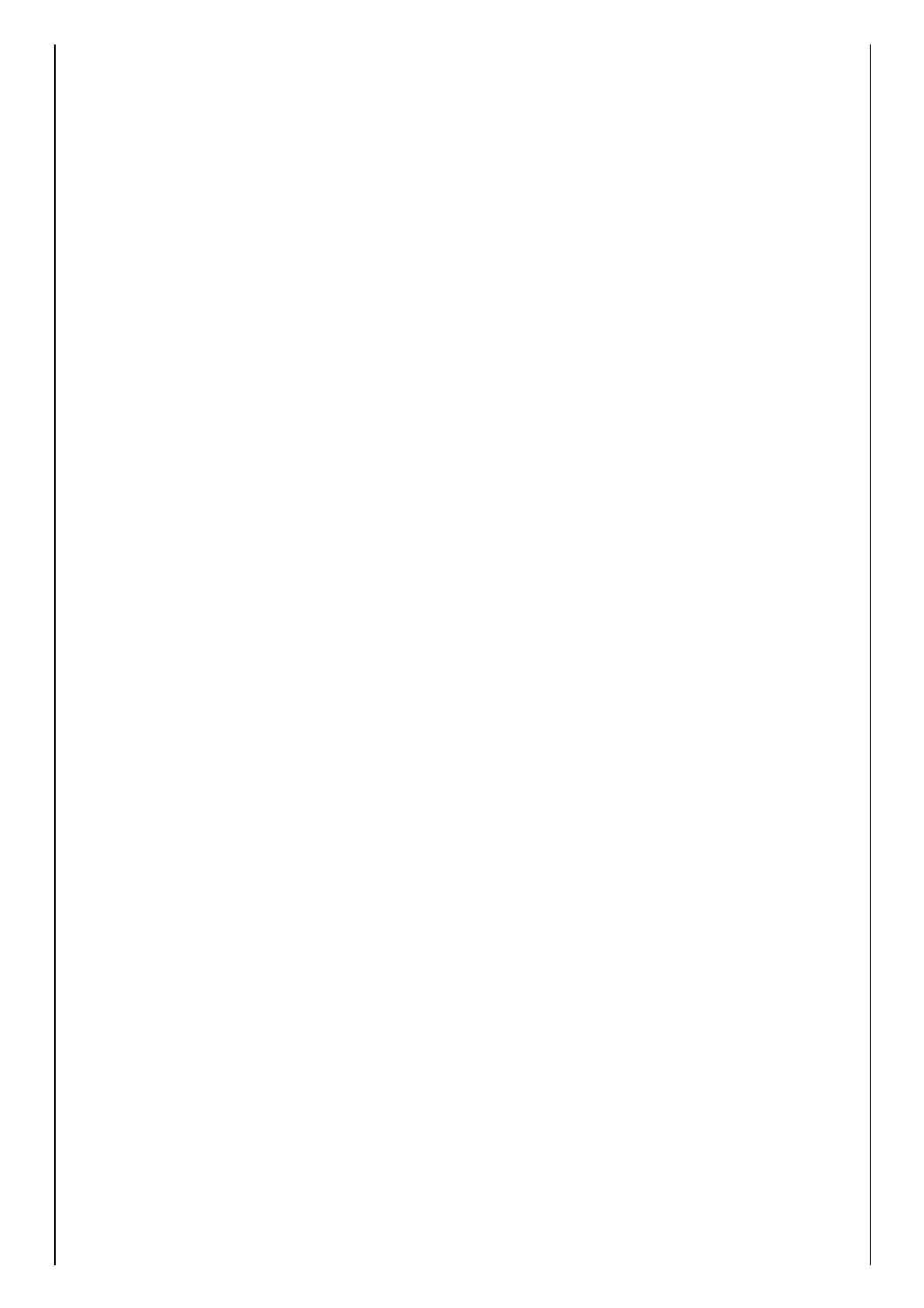# RECORD DATE

The Open Offer is only available to the Qualifying Shareholders. To qualify for the Open Offer, all transfers of Shares must be lodged with the Company's branch share registrar in Hong Kong, Abacus Share Registrars Limited, Ground Floor, Bank of East Asia Harbour View Centre, 56 Gloucester Road, Wanchai, Hong Kong by 4:00 p.m. on Tuesday, 24 May 2005.

# SUSPENSION AND RESUMPTION OF TRADING

At the request of the Company, trading in Shares on the Stock Exchange was suspended from 9:30 a.m. on Monday, 9 May 2005 pending the release of this announcement. Application has been made by the Company to the Stock Exchange for resumption of trading in Shares on the Stock Exchange with effect from 9:30 a.m. on Wednesday, 11 May 2005.

# PROPOSED OPEN OFFER

On 9 May 2005, the Company entered into the Underwriting Agreement with the Underwriter in respect of the Open Offer and further details of the Open Offer are set out below:

# Issue statistics

| Basis of the Open Offer:                                                             | One Offer Share for every five Shares held on the Record Date                                                                                                             |
|--------------------------------------------------------------------------------------|---------------------------------------------------------------------------------------------------------------------------------------------------------------------------|
| Number of Shares in issue as at the 300,000,000 Shares<br>date of this announcement: |                                                                                                                                                                           |
| Number of Offer Shares to be<br>issued:                                              | 60,000,000 Shares, representing 20% of the existing issued<br>Shares and approximately 16.67% of the issued share capital as<br>enlarged by the issue of the Offer Shares |
| Subscription Price:                                                                  | HK\$0.60 per Offer Share payable in full on application                                                                                                                   |

The Company has not conducted any other fund raising exercises within 12 months preceding the date of this announcement and there was no open offer or rights issue made by the Company prior to such 12 months period where dealing in respect of such shares issued pursuant thereto commenced within such 12 months period preceding the date of this announcement.

The Company has adopted a new share option scheme on 5 December 2002, by which, 28,500,000 Options had been granted to the executive Directors and other continuous contract employees and were outstanding as at the date of this announcement. As at the date of this announcement, the Company has outstanding and exercisable Options entitling the Option Holders thereof to subscribe for up to an aggregate of 17,000,000 Shares at an exercise price of HK\$0.82 per Share prior to the Record Date. Each of the Option Holders of the exercisable Options has given an irrevocable undertaking to the Company that he/she would not exercise their respective Options on or before the Record Date. Save as the Options, as at the date of this announcement, there are no other outstanding convertible note, share option, warrant, derivative or other securities convertible into or exchangeable for the Shares.

Pursuant to the Underwriting Agreement, the Company has undertaken that it will not, from the date of the Underwriting Agreement to the Record Date, issue any Shares or grant any share options or other securities convertible into, exchangeable for or which carry rights to acquire Shares (other than pursuant to the exercise of the Options).

#### TERMS OF THE OPEN OFFER

#### Subscription Price of the Offer Shares

The Subscription Price of HK\$0.60 per Offer Share will be payable in full upon acceptance of the provisional allotments. The Subscription Price represents:

- (i) a discount of approximately 6.25% to the closing price of HK\$0.64 per Share as quoted on the Stock Exchange on the Last Trading Day;
- (ii) a discount of approximately 9.09% to the average closing price of approximately HK\$0.66 per Share for the previous five consecutive trading days as quoted on the Stock Exchange up to and including the Last Trading Day;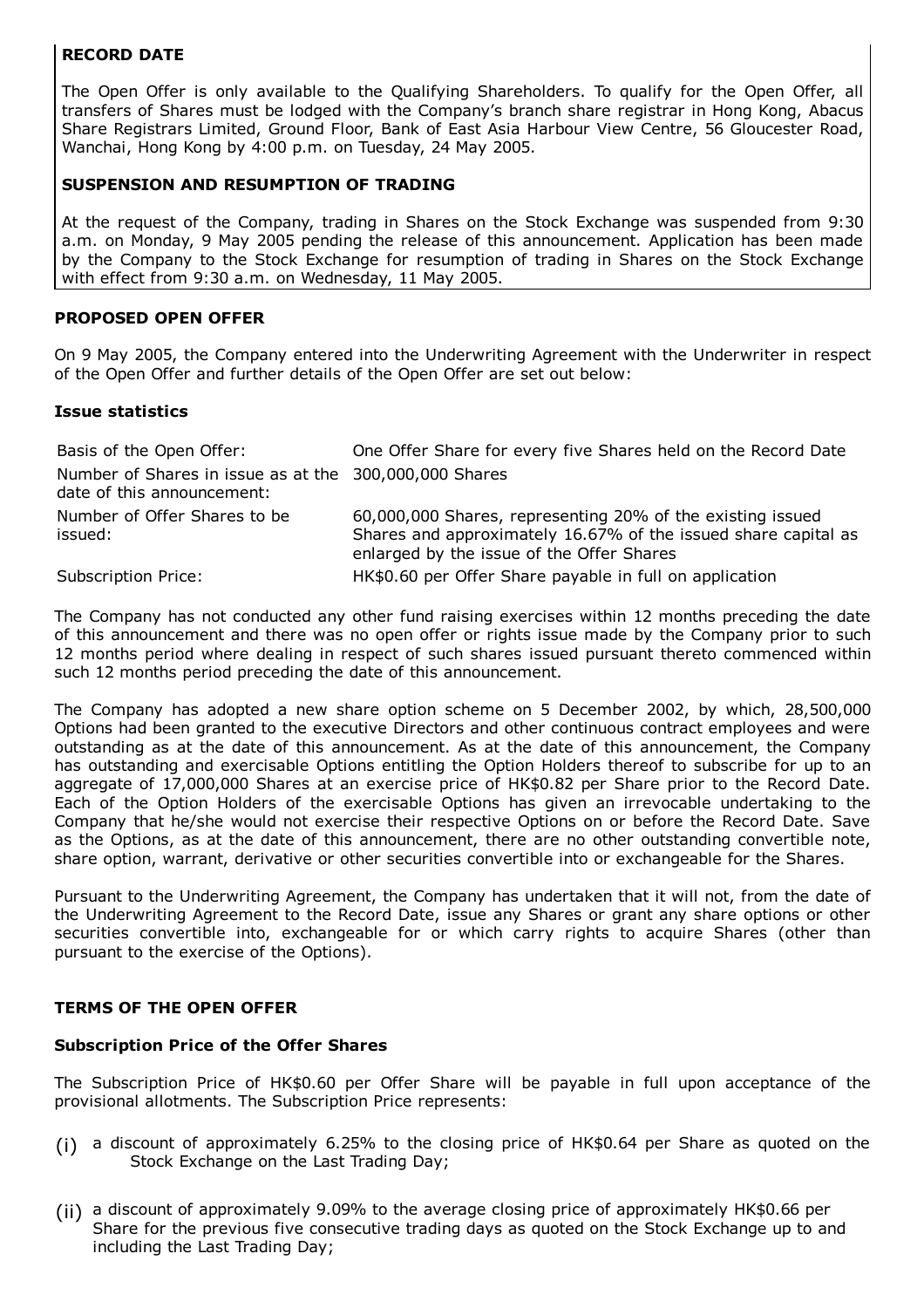- (iii) a discount of approximately 9.64% to the average closing price of approximately HK\$0.664 per Share for the previous ten consecutive trading days as quoted on the Stock Exchange up to and including the Last Trading Day;
- $(iv)$  a discount of approximately 36.84% to the net asset value per Share of approximately HK\$0.95 with reference to the latest published audited financial statements of the Group as at 30 June 2004;
- $(y)$  a discount of approximately 38.78% to the unaudited consolidated net asset value per Share of the Group of approximately HK\$0.98 per Share as at 31 December 2004; and
- $(v<sub>i</sub>)$  a discount of approximately 5.21% to the theoretical ex-entitlement price of approximately HK\$0.633 per Share based on the closing price per Share as quoted on the Stock Exchange on the Last Trading Day.

The theoretical ex-entitlement price is calculated based on the following:

 $(5 \times$  closing price on the Last Trading Day) +  $(1 \times$  Subscription Price)

#### $(5 + 1)$

The Subscription Price was determined after arm's length negotiation between the Company and the Underwriter, having regard to the prevailing market conditions, the recent trading volume, the price performance of the Shares and the financial position of the Group. The Board considers that the Subscription Price and the terms and the conditions of the Open Offer to be fair and reasonable and in the best interests of the Company and the Shareholders as a whole.

#### Status of the Offer Shares

The Offer Shares, when allotted, issued and fully paid, will rank pari passu in all respects with the Shares in issue on the date of allotment and issue of the Offer Shares. Holders of the Offer Shares will be entitled to receive all future dividends and distributions which are declared, made or paid on or after the date of allotment and issue of the Offer Shares.

#### Qualifying Shareholders

The Company will send the Prospectus Documents to the Qualifying Shareholders only on or about Thursday, 26 May 2005. To qualify for the Open Offer, Shareholders must be registered as members of the Company as at the close of business on the Record Date and not be Unqualifying Shareholders.

In order to be registered as members of the Company on the Record Date, Shareholders must lodge any transfer of Shares (with the relevant share certificates) for registration with the Company's branch share registrar in Hong Kong, Abacus Share Registrars Limited, Ground Floor, Bank of East Asia Harbour View Centre, 56 Gloucester Road, Wanchai, Hong Kong by 4:00 p.m. on Tuesday, 24 May 2005.

The invitation to apply for the Offer Shares to be made to the Qualifying Shareholders will not be transferable or capable of renunciation and there will not be any trading of nil-paid entitlements of the Offer Shares on the Stock Exchange.

#### Closure of register of members

The register of members of the Company will be closed from Wednesday, 25 May 2005 to Thursday, 26 May 2005, both dates inclusive, to determine the eligibility of the Shareholders to the Open Offer. No transfer of Shares will be registered during this period.

#### Rights of Unqualifying Shareholders

The Prospectus Documents will not be registered under the applicable securities legislation of any jurisdictions other than Hong Kong and Bermuda.

Having reviewed the register of members as at the date of this announcement, the Company noted that four Shareholders have maintained addresses located in two places outside Hong Kong in the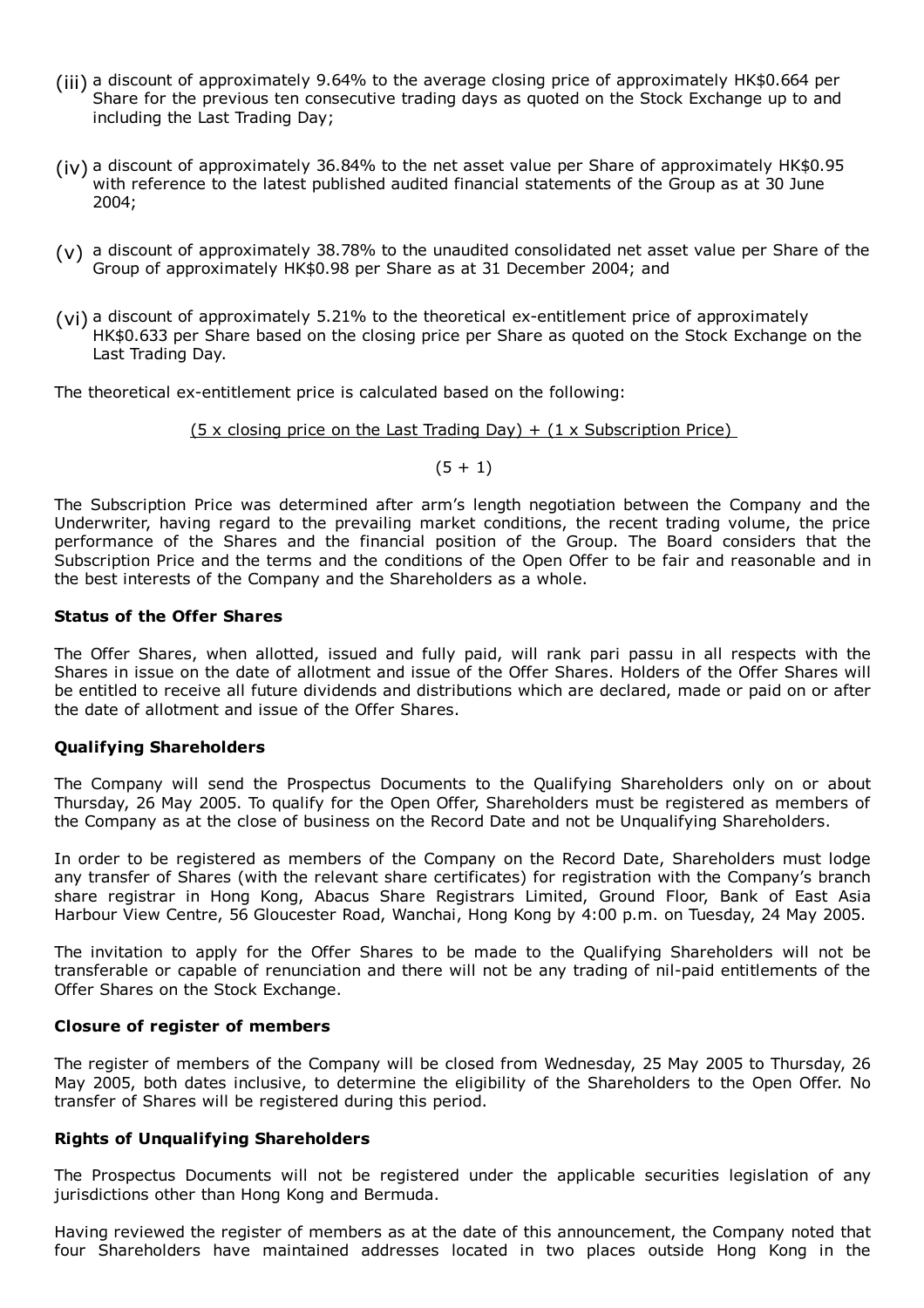Company's register of members, namely, Macau and Thailand. The shareholding of such individual Overseas Shareholders ranges from 2,000 Shares to 20,000 Shares, representing approximately 0.0007% to 0.0067% of the existing issued Shares; and the total shareholding of these Overseas Shareholders represents approximately 0.0153% of the existing issued Shares in aggregate. These Overseas Shareholders may be governed by legislations similar to Hong Kong which requires registration of the Prospectus Documents. The Directors will make enquires regarding the legal restrictions under the laws of the relevant place and the requirements of the relevant regulatory body or stock exchange and will only exclude such Shareholders for the Open Offer if it would be necessary or expedient to do so in accordance with Rule 13.36(2)(a) of the Listing Rules.

If the Directors, after making enquiries, find it necessary or expedient to exclude the Overseas Shareholders for the Open Offer, the Company will not make provisional allotment of Offer Shares to the Overseas Shareholders. The basis of exclusion of the Unqualifying Shareholders from the Open Offer, if any, will be disclosed in the Prospectus. The Company will send copies of the Prospectus to such Overseas Shareholders for their information only, but will not send the Application Forms and the Excess Application Forms to such Overseas Shareholders.

#### Application for excess Offer Shares

Under the Open Offer, Qualifying Shareholders may apply for any unsold entitlements of the Unqualifying Shareholders and any Offer Shares not taken up by the Qualifying Shareholders. Application can be made by completing the Excess Application Form and lodging the same with a separate remittance for the excess Offer Shares being applied for.

The Directors will allocate the excess Offer Shares at their discretion and on a fair and equitable basis and give preference to topping up odd lots to whole board lots.

#### Intention of the controlling Shareholder and other Shareholders

As at the date of this announcement, Good Benefit Limited is the controlling Shareholder holding 153,000,000 Shares, representing approximately 51% of the issued share capital of the Company. Good Benefit Limited has irrevocably undertaken to the Company that it will up to and inclusive of the latest date for application of the Offer Shares remain the beneficial owner of at least 153,000,000 Shares and will subscribe for its entitlement in full in respect of such Shares under the Open Offer pursuant to an undertaking letter. In addition, each of Ever Win Limited, Evergrow Company Limited, Mr. Hui Sai Chung, Mr. Hui Kwok Kwong and Madam Liu Sau Lai (currently holding 5,000,000 Shares, 1,735,000 Shares, 12,268,000 Shares, 12,702,000 Shares and 1,102,500 Shares respectively), has also irrevocably undertaken to accept their respective entitlements in full under the Open Offer pursuant to an undertaking letter. Mr. Hui Sai Chung, Mr. Hui Kwok Kwong and Madam Liu Sau Lai are the Directors.

#### Share Certificates and refund cheques

Subject to fulfillment of the conditions of the Open Offer set out in the section headed "Conditions of the Open Offer" below, certificates for all fully paid Offer Shares and refund cheques in respect of unsuccessful excess applications (if any) are expected to be posted on or before Tuesday, 14 June 2005 to those who have accepted/applied and paid for the Offer Shares at their own risks. No fractional entitlements or allotments are expected to arise as a result of the Open Offer.

#### Application for listing

The Company will apply to the Listing Committee of the Stock Exchange for the listing of, and permission to deal in, the Offer Shares. Dealings in the Offer Shares will be subject to the payment of the applicable stamp duty and any other applicable fees and charges in Hong Kong.

#### UNDERWRITING ARRANGEMENTS

Good Benefit Limited is the controlling Shareholder holding 153,000,000 Shares, representing approximately 51% of the issued share capital of the Company as at the date of this announcement. Each of Good Benefit Limited, Ever Win Limited, Evergrow Company Limited, Mr. Hui Sai Chung, Mr. Hui Kwok Kwong and Madam Liu Sau Lai, has irrevocably undertaken to accept their respective entitlements in aggregate 37,161,500 Offer Shares in full under the Open Offer. Good Benefit Limited has underwritten 22,838,500 Offer Shares pursuant to the Underwriting Agreement. The terms of the Underwriting Agreement were reached after arm's length negotiation between the Company and the Underwriter, and the Directors consider that the Underwriting Agreement is on normal commercial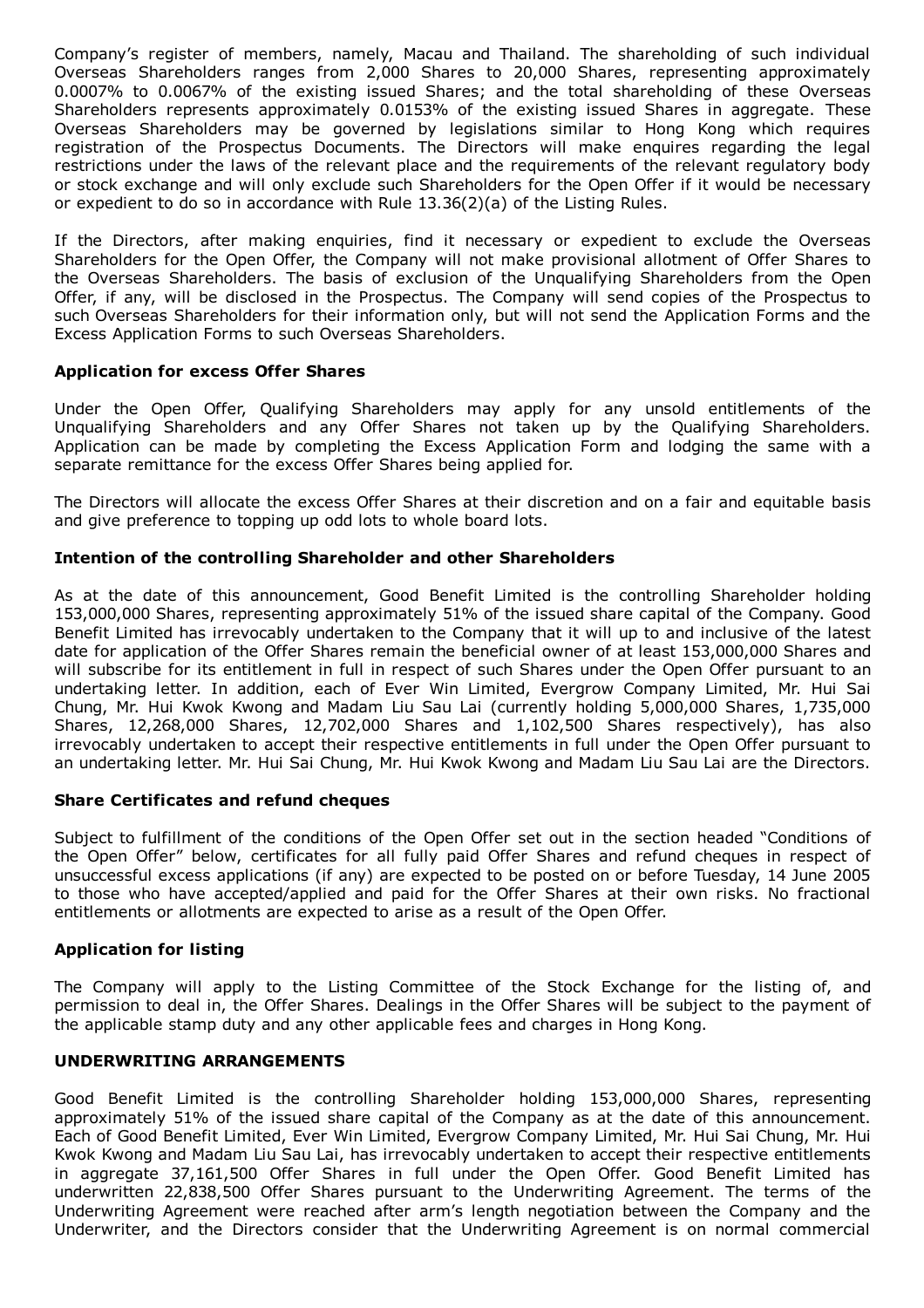terms.

| Date:                                   | 9 May 2005                                                                                                                            |
|-----------------------------------------|---------------------------------------------------------------------------------------------------------------------------------------|
| Underwriter:                            | Good Benefit Limited, a controlling Shareholder currently holding<br>153,000,000 Shares, representing 51% issued share capital of the |
|                                         | Company                                                                                                                               |
| Number of Offer Shares<br>underwritten: | 22,838,500 Shares                                                                                                                     |
| Commission:                             | An underwriting commission of 1% of the aggregate Subscription Price of<br>the Offer Shares underwritten by the Underwriter           |

### Termination of the Underwriting Agreement

The Underwriter may terminate the Underwriting Agreement if prior to 4:00 p.m. on the second Business Day following the Acceptance Date, that second Business Day expected to be Monday, 13 June 2005, in the absolute opinion of the Underwriter:

- 1. the occurrence of the following events would materially prejudice the success of the Open Offer or otherwise makes it inexpedient or inadvisable for the Underwriter to proceed with the Open Offer:
	- (a) the introduction of any new law or regulation or any material change in existing law or regulation or any material change in the judicial interpretation or application thereof by any court or other competent authority; or
	- (b) the occurrence of any local, national or international event, development or change (whether or not forming part of a series of events or changes occurring or continuing before and/or after the date of the Underwriting Agreement) of a political, military, financial, regulatory or economic nature (whether or not ejusdem generis with any of the foregoing) resulting in a material adverse change in, or which might reasonably be expected to result in a material adverse change in, securities market conditions; or
	- $(c)$  the imposition of any moratorium, suspension or material restriction on trading in securities generally or the Company's securities on the Stock Exchange (i) occurring due to exceptional financial circumstances; or (ii) for a period of more than five consecutive Business Days (excluding any suspension in connection with the clearance of this announcement or the Prospectus Documents or other announcement or circular in connection with the Open Offer); or
	- (d) the occurrence of a change or development involving a prospective material change in taxation in Hong Kong or Bermuda or the implementation of exchange controls which will or might reasonably be expected to materially and adversely affect the Company; or
	- (e) any adverse change in market conditions (including without limitation, any change in fiscal or monetary policy, or foreign exchange or currency markets, suspension or material restriction or trading in securities) occurs;
- 2. the Underwriter shall receive notification pursuant to the Underwriting Agreement of, or shall otherwise become aware of, the fact that any of the representations or warranties contained in the Underwriting Agreement was, when given, untrue or inaccurate in any material respect or would be untrue or inaccurate in any material respect if repeated as provided in the Underwriting Agreement and the Underwriter shall in its absolute opinion determine that any such untrue representation or warranty is likely to have a materially prejudicial effect on the Open Offer; or
- 3. any change occurs in the circumstances of the Company or any member of the Group which would materially and adversely affect the prospects, business, financial or trading position of the Group taken as a whole including without limiting the generality of the foregoing the presentation of a petition or the passing of a resolution for the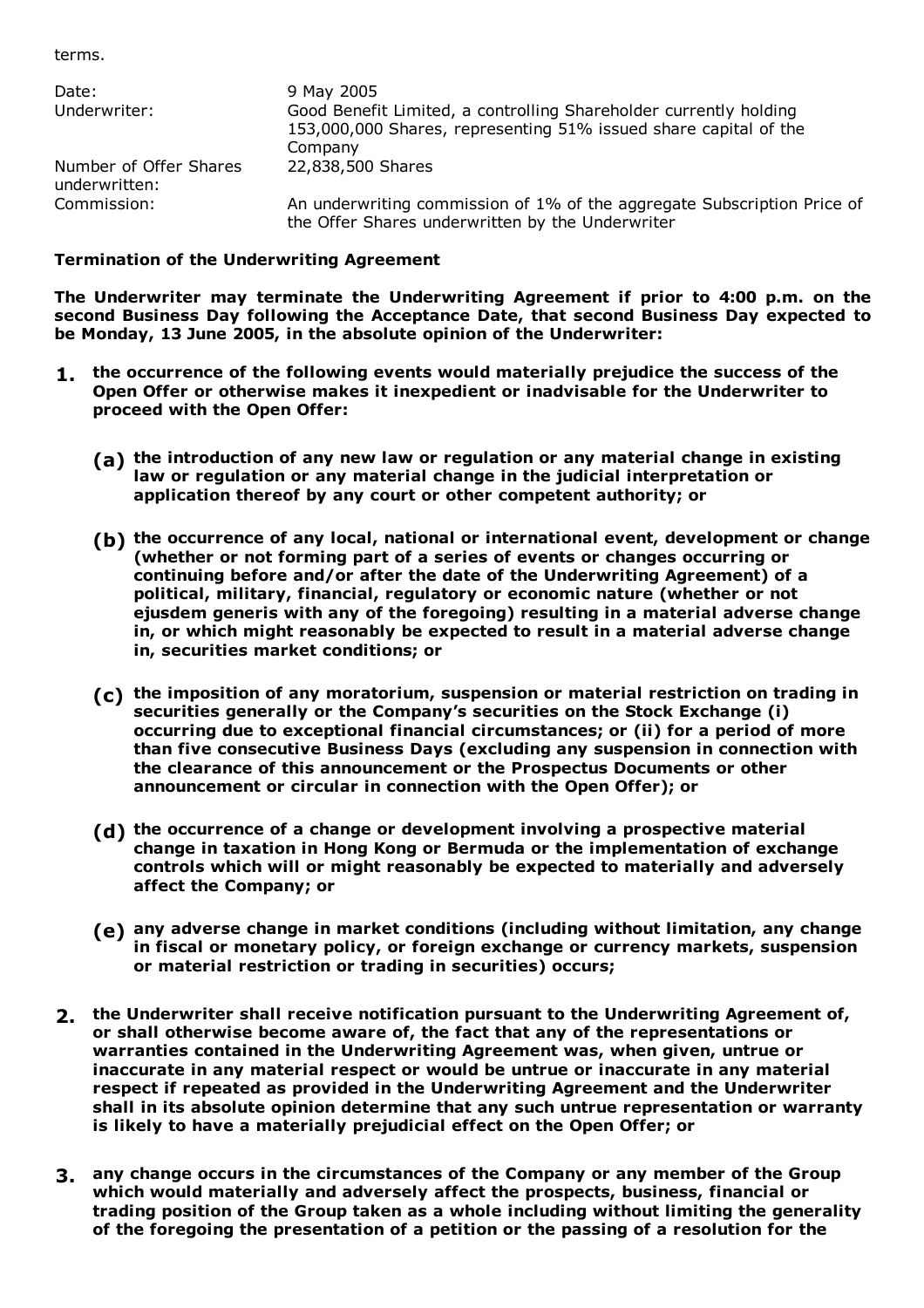liquidation or winding up or similar event occurring in respect of any member of the Group or the destruction of any material asset of the Group; or

- 4. the Company commits any breach of or omits to observe any of the obligations or undertakings expressed to be assumed by it under the Underwriting Agreement in any material respect which breach or omission would have a material and adverse effect on the prospects, business, financial or trading position of the Group taken as a whole; or
- 5. the occurrence of any event, or series of events, beyond the control of the Underwriter (including, without limitation, acts of government, strike, lock-outs, fire, explosion, flooding, civil commotion, acts of war, acts of terrorism or acts of God) which in its absolute opinion has or would have the effect of materially and adversely affecting the Open Offer.

#### If the Underwriter terminates the Underwriting Agreement, the Open Offer will not proceed.

#### CONDITIONS OF THE OPEN OFFER

The Open Offer is conditional upon the following conditions:

- (a) the filing with the Registrar of Companies in Bermuda of one copy of each of the Prospectus Documents duly signed by all Directors or by one of the Directors on behalf of all Directors in compliance with the Companies Act (and all other documents required to be attached thereto) and otherwise complying with the requirements of the Companies Act 1981 of Bermuda on or before Thursday, 26 May 2005;
- (b) the delivery to the Stock Exchange for authorisation and the registration with the Registrar of Companies in Hong Kong respectively of one copy of each of the Prospectus Documents, each duly certified by two Directors (or by their agents duly authorised in writing), and all other documents required to be attached thereto and otherwise complying with the requirements of the Companies Ordinance (Chapter 32 of the Laws of Hong Kong) and the Listing Rules on or before Thursday, 26 May, 2005;
- (c) the posting of copies of the Prospectus Documents to the Qualifying Shareholders on or before Thursday, 26 May, 2005;
- (d) delivery to the Company and the Underwriter on 9 May 2005 the undertaking letters described in the sub-section headed "Intention of the controlling Shareholder and other Shareholders" above; and
- (e) the Listing Committee granting (either unconditionally or subject to conditions) and not having withdrawn or revoked, the listing of and permission to deal in the Offer Shares on or before 5:00 p.m. on Monday 13 June, 2005.

If the conditions referred to above are not fulfilled on or before the time and dates specified above (or such other time and date(s) as the Company and the Underwriter may mutually agree), the Underwriting Agreement will cease and terminate and the Open Offer will not proceed.

#### WARNING OF RISKS OF DEALING IN SHARES

If the Underwriter terminates the Underwriting Agreement, or if the conditions of the Underwriting Agreement have not been fulfilled in accordance with the terms thereof, the Open Offer will not proceed. Shareholders and potential investors should therefore exercise caution when dealing in the Shares and are advised to consult their professional advisers if they are in any doubt about their positions.

Shareholders should note that the Shares will be dealt with on an ex-entitlement basis commencing from Monday, 23 May 2005 and that dealings in such Shares will take place while the conditions to which the Underwriting Agreement is subject remain unfulfilled. Any Shareholder or other person dealing in such Shares up to the date on which all conditions to which the Open Offer is subject are fulfilled (which is expected to be on or before 4:00 p.m.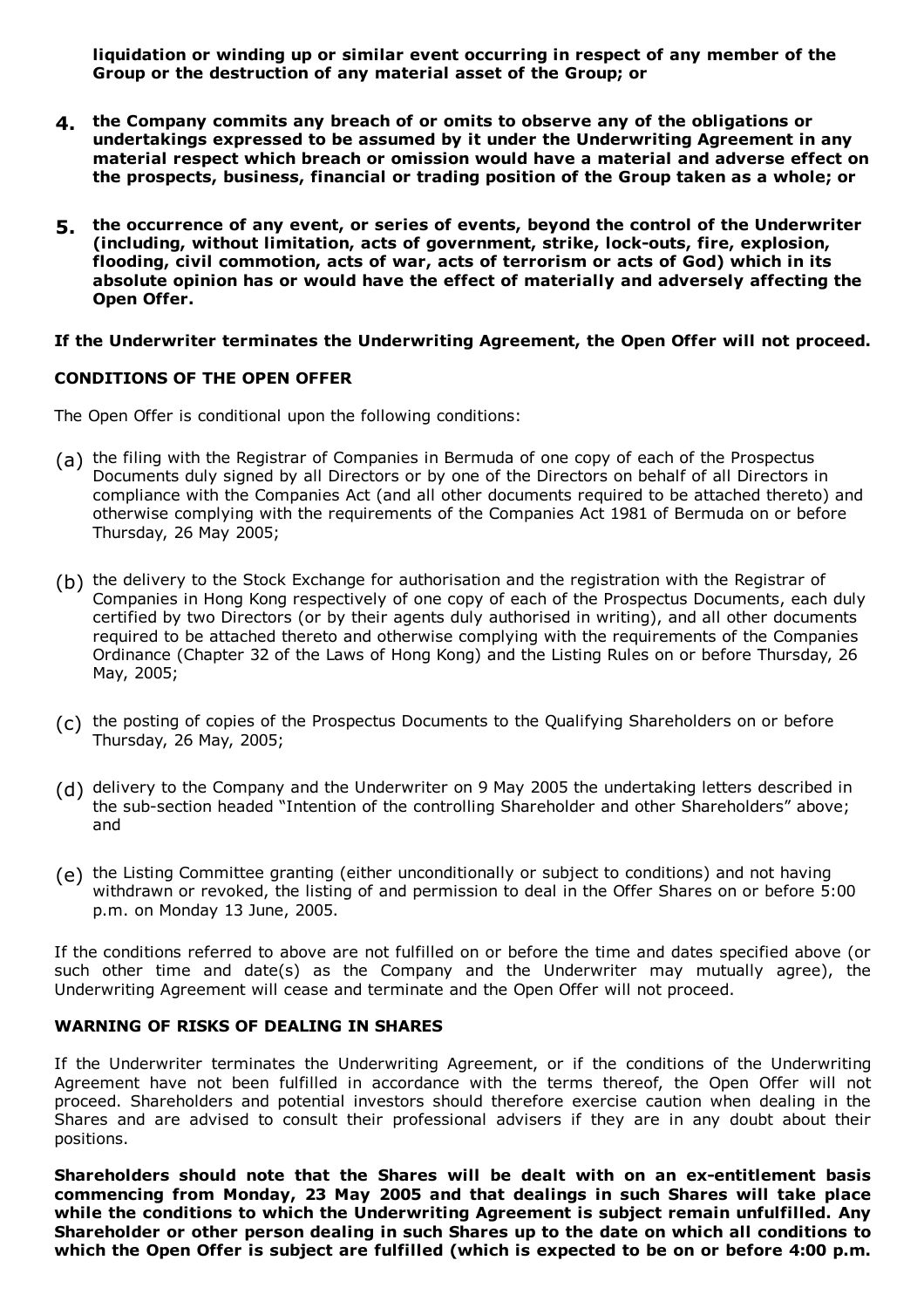#### on Monday, 13 June 2005), will accordingly bear the risk that the Open Offer cannot become unconditional and may not proceed.

#### Shareholding structure of the Company

The following is the shareholding structure of the Company (i) before completion of the Open Offer; (ii) immediately following completion of the Open Offer assuming all Qualifying Shareholders have taken up their respective entitlement in full;and (iii) immediately following completion of the Open Offer assuming that no Qualifying Shareholder takes up his/her/its entitlement under the Open Offer except for Good Benefit Limited, Ever Win Limited, Evergrow Company Limited, Mr. Hui Sai Chung, Mr. Hui Kwok Kwong and Madam Liu Sau Lai:

Immediately following

|                                      | <b>Before completion of</b><br>the Open Offer |              | <b>Immediately following</b><br>completion of the Open<br>Offer assuming that all<br><b>Qualifying Shareholders</b><br>have taken up their<br>respective entitlement in<br>full |              | completion of the Open<br>Offer assuming that no<br><b>Qualifying Shareholder</b><br>takes up his/her/its<br>entitlement under the Open<br><b>Offer except for Good</b><br><b>Benefit Limited, Ever Win</b><br><b>Limited, Evergrow Company</b><br>Limited, Mr. Hui Sai Chung,<br>Mr. Hui Kwok Kwong and<br>Madam Liu Sau Lai |              |
|--------------------------------------|-----------------------------------------------|--------------|---------------------------------------------------------------------------------------------------------------------------------------------------------------------------------|--------------|-------------------------------------------------------------------------------------------------------------------------------------------------------------------------------------------------------------------------------------------------------------------------------------------------------------------------------|--------------|
|                                      | Number of<br><b>Shares</b>                    | Shareholding | Number of<br><b>Shares</b>                                                                                                                                                      | Shareholding | Number of<br><b>Shares</b>                                                                                                                                                                                                                                                                                                    | Shareholding |
|                                      |                                               | (%)          |                                                                                                                                                                                 | (%)          |                                                                                                                                                                                                                                                                                                                               | (%)          |
| Good Benefit<br>Limited (Note 1)     | 153,000,000                                   | 51.0         | 183,600,000                                                                                                                                                                     | 51.0         | 206,438,500                                                                                                                                                                                                                                                                                                                   | 57.3         |
| Ever Win Limited<br>(Note 2)         | 5,000,000                                     | 1.7          | 6,000,000                                                                                                                                                                       | 1.7          | 6,000,000                                                                                                                                                                                                                                                                                                                     | 1.7          |
| Evergrow Company<br>Limited (Note 3) | 1,735,000                                     | 0.6          | 2,082,000                                                                                                                                                                       | 0.6          | 2,082,000                                                                                                                                                                                                                                                                                                                     | 0.6          |
| Mr. Hui Sai Chung                    | 12,268,000                                    | 4.1          | 14,721,600                                                                                                                                                                      | 4.1          | 14,721,600                                                                                                                                                                                                                                                                                                                    | 4.1          |
| Mr. Hui Kwok Kwong                   | 12,702,000                                    | 4.2          | 15,242,400                                                                                                                                                                      | 4.2          | 15,242,400                                                                                                                                                                                                                                                                                                                    | 4.2          |
| Madam Liu Sau Lai                    | 1,102,500                                     | 0.4          | 1,323,000                                                                                                                                                                       | 0.4          | 1,323,000                                                                                                                                                                                                                                                                                                                     | 0.4          |
| Public                               | 114,192,500                                   | 38.0         | 137,031,000                                                                                                                                                                     | 38.0         | 114,192,500                                                                                                                                                                                                                                                                                                                   | 31.7         |
| Total                                | 300,000,000                                   | 100.0        | 360,000,000                                                                                                                                                                     | 100.0        | 360,000,000                                                                                                                                                                                                                                                                                                                   | 100.0        |

#### Notes:

- 1. Good Benefit Limited is a company beneficially owned as to 45.1%, 45.1%, 0.8% and 9.0% by Ever Win Limited, Evergrow Company Limited, Madam Liu Sau Lai, and other shareholders who are not connected persons to the Company and are not connected with the directors, chief executive, substantial shareholders of the Company or its subsidiaries or any of their respective associates (within the meaning under Rule 1.01 of the Listing Rules) respectively.
- 2. Ever Win Limited is a company incorporated in British Virgin Islands with limited liability and is held by a trustee (as to 50,000 ordinary shares thereof) on behalf of a discretionary trust, the discretionary objects of which include Mr. Hui Sai Chung, a Director, and his familiy members and Mr. Hui Sai Chung and his spouse as to 30,834 and 5 class A nonconvertible redeemable preferred shares thereof respectively.
- 3. Evergrow Company Limited is a company incorporated in British Virgin Islands with limited liability and is held by a trustee (as to 50,000 ordinary shares thereof) on behalf of a discretionary trust, the discretionary objects of which include Mr. Hui Kwok Kwong, a Director, and his familiy members and by Mr. Hui Kwok Kwong as to 30,823 class A non-convertible redeemable preferred shares thereof.

Both the Company, the Directors and the Underwriter will ensure that appropriate steps will be taken to ensure the sufficiency of public float in the Shares.

#### EXPECTED TIMETABLE

The expected timetable for the Open Offer is set out below: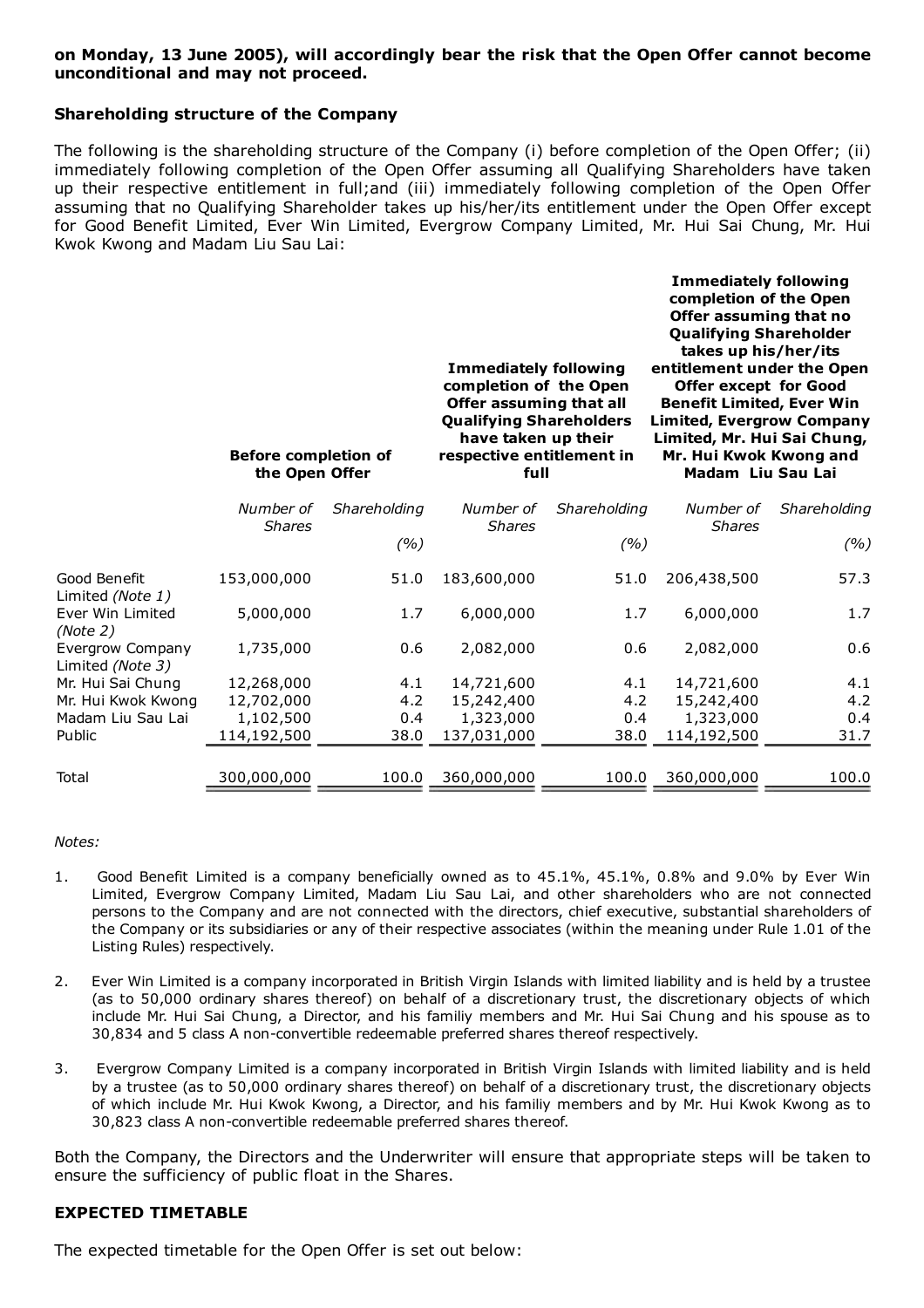| Friday, 20 May                        |
|---------------------------------------|
| Monday, 23 May                        |
| 4:00 p.m. on Tuesday, 24 May          |
| Wednesday, 25 May to Thursday, 26 May |
| Wednesday, 25 May                     |
| Thursday, 26 May                      |
| Friday, 27 May                        |
| 4:00 p.m. on Thursday, 9 June         |
| 4:00 p.m. on Monday, 13 June          |
| Tuesday, 14 June                      |
|                                       |
| Tuesday, 14 June                      |
|                                       |
| Tuesday, 14 June                      |
| Thursday, 16 June                     |
|                                       |

2005

Dates stated in this announcement for events in the timetable are indicative only and may be extended or varied. Any changes to the anticipated timetable for the Open Offer will be announced as appropriate.

#### Reasons for the Open Offer and use of proceeds

The Group is principally engaged in the trading and manufacturing of plastic materials, pigments colorants, compounded plastic resins, engineering plastic products and PVC compounds.

The Group has not conducted any fund raising exercise since dealings in the Shares on the main board of the Stock Exchange commenced around ten years ago. However, the Group's (i) turnover had significantly increased from approximately HK\$703.59 million for the year ended 30 June 2000 to approximately HK\$1,017.78 million for the year ended 30 June 2004 (representing a compound annual growth rate of approximately 9.67%); (ii) its total assets had also increased from approximately HK\$331.40 million as at 30 June 2000 to approximately HK\$536.66 million as at 30 June 2004 (representing a compound annual growth rate of approximately 12.81%); whereas (iii) its current assts had only increased from approximately HK\$151.20 million as at 30 June 2000 to approximately HK\$167.91 million as at 30 June 2004 (representing a compound annual growth rate of approximately 2.66%. The Group's working capital requirements have also substantially increased over the years, the Directors therefore consider that the Open Offer represents an opportunity for the Company to enhance its working capital and strengthen its capital base and financial position. As a consequence, the Company will be in a better position to capture any potential business opportunity and facilitate its business expansion and to enhance its earning potential, and therefore enhance the overall value of the Shares. However, the Company has not identified any specific investment target of acquisitions as at the date of this announcement. Moreover, the Directors are of the view that it is in the interests of the Company and its Shareholders as a whole to raise the capital through the Open Offer since it would allow the Qualifying Shareholders to maintain their respective pro rata shareholdings in the Company and participate in the future growth and development of the Company.

The estimated expenses of the Open Offer is about HK\$800,000, which will be borne by the Company. The net proceeds of approximately HK\$35.20 million will be used as general working capital of the Group.

### ADJUSTMENT TO THE OPTIONS

Under the terms of the share option scheme of the Company adopted on 5 December 2002, adjustments to the exercise price or number of the options granted is required upon the completion of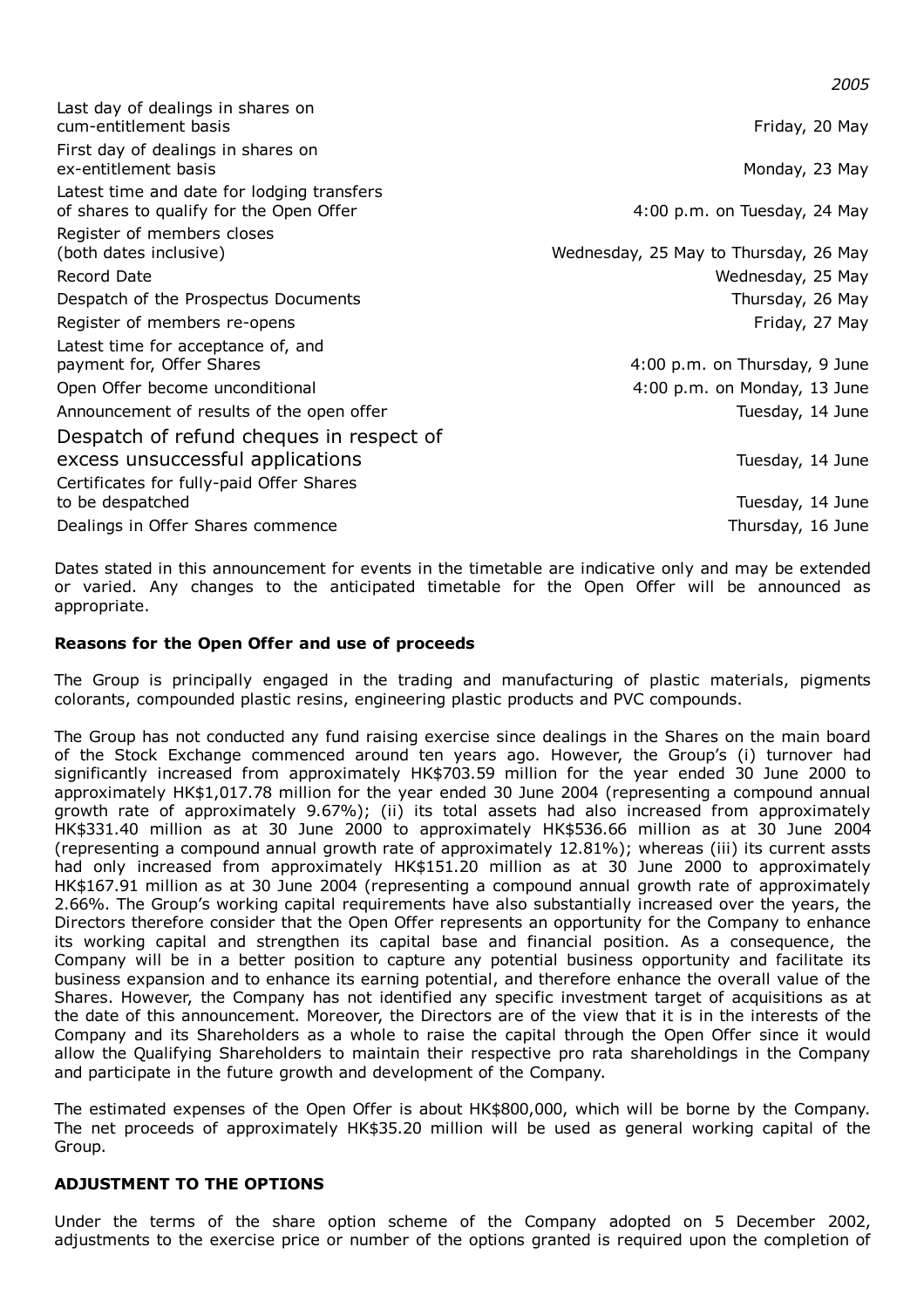the Open Offer. Such adjustment(s) will be set out in the Company's announcement of results of acceptance of the Open Offer.

# GENERAL

As at the date of this announcement, the executive Directors are Mr. Hui Sai Chung, Mr. Hui Kwok Kwong, Dr. Wong Chi Ying, Anthony, Mr. Lai Kam Wah, Mr. Ching Yu Lung and Madam Liu Sau Lai; and the independent nonexecutive Directors are Mr. Ho Wai Chi, Paul, Mr. Fong Pong Hing and Mr. Chan Dit Lung.

# SUSPENSION AND RESUMPTION OF TRADING

At the request of the Company, trading in Shares on the Stock Exchange was suspended from 9:30 a.m. on Monday, 9 May 2005 pending the release of this announcement. Application has been made by the Company to the Stock Exchange for resumption of trading in Shares on the Stock Exchange with effect from 9:30 a.m. on Wednesday, 11 May 2005.

#### DEFINITIONS

| "Acceptance Date"                  | Thursday, 9 June 2005 (or such other date as the Underwriter may agree in<br>writing with the Company as the latest date for lodging the application of<br>and payment for the Offer Shares)                                                                                                                                                                                                                                                      |
|------------------------------------|---------------------------------------------------------------------------------------------------------------------------------------------------------------------------------------------------------------------------------------------------------------------------------------------------------------------------------------------------------------------------------------------------------------------------------------------------|
| "Application Form(s)"              | the application form(s) for use by the Qualifying Shareholders to apply for<br>the Offer Shares                                                                                                                                                                                                                                                                                                                                                   |
| "Board"                            | the board of the Directors                                                                                                                                                                                                                                                                                                                                                                                                                        |
| "Business Day"                     | a day on which banks in Hong Kong are generally open for business (other<br>than a Saturday and any day on which a tropical cyclone warning No. 8 or<br>above is hoisted or remains hoisted between 9:00 a.m. and 12:00 noon and<br>is not lowered at or before 12:00 noon or on which a "black" rainstorm<br>warning signal is hoisted or remains in effect between 9:00 a.m. and 12:00<br>noon and is not discontinued at or before 12:00 noon) |
| "Company"                          | Ngai Hing Hong Company Limited, an exempted company incorporated in<br>Bermuda with limited liability, the Shares of which are listed on the Stock<br>Exchange                                                                                                                                                                                                                                                                                    |
| "Director(s)"                      | the director(s) of the Company, including the independent non-executive<br>directors of the Company                                                                                                                                                                                                                                                                                                                                               |
| "Excess Application<br>$Form(s)$ " | the form(s) of application for use by the Qualifying Shareholders who wish<br>to apply for excess Offer Shares, being in such usual form as may be<br>agreed between the Company and the Underwriter                                                                                                                                                                                                                                              |
| "Group"                            | the Company and its subsidiaries                                                                                                                                                                                                                                                                                                                                                                                                                  |
| "Hong Kong"                        | the Hong Kong Special Administrative Region of the PRC                                                                                                                                                                                                                                                                                                                                                                                            |
| "Last Trading Day"                 | 6 May 2005, being the last trading day which was immediately prior to the<br>suspension of trading in the Shares on the Stock Exchange pending the<br>release of this announcement                                                                                                                                                                                                                                                                |
| "Listing Rules"                    | the Rules Governing the Listing of Securities on the Stock Exchange                                                                                                                                                                                                                                                                                                                                                                               |
| "Offer Share(s)"                   | 60,000,000 new Shares to be allotted and issued under the Open Offer                                                                                                                                                                                                                                                                                                                                                                              |
| "Open Offer"                       | the proposed issue of the Offer Shares at the Subscription Price by way of<br>open offer to the Qualifying Shareholders on the terms to be set out in the<br>Prospectus Documents and summarised herein                                                                                                                                                                                                                                           |
| "Option(s)"                        | the outstanding option(s) granted by the Company pursuant to the share<br>option scheme of the Company adopted on 5 December 2002                                                                                                                                                                                                                                                                                                                 |
| "Option Holder(s)"                 | the holder(s) of the outstanding Options                                                                                                                                                                                                                                                                                                                                                                                                          |
|                                    | "Overseas Shareholder(s)" Shareholder(s) whose name(s) appear(s) on the register of members of the<br>Company on the Record Date and whose registered address(es) on that<br>date is/are in (a) place(s) outside Hong Kong                                                                                                                                                                                                                        |